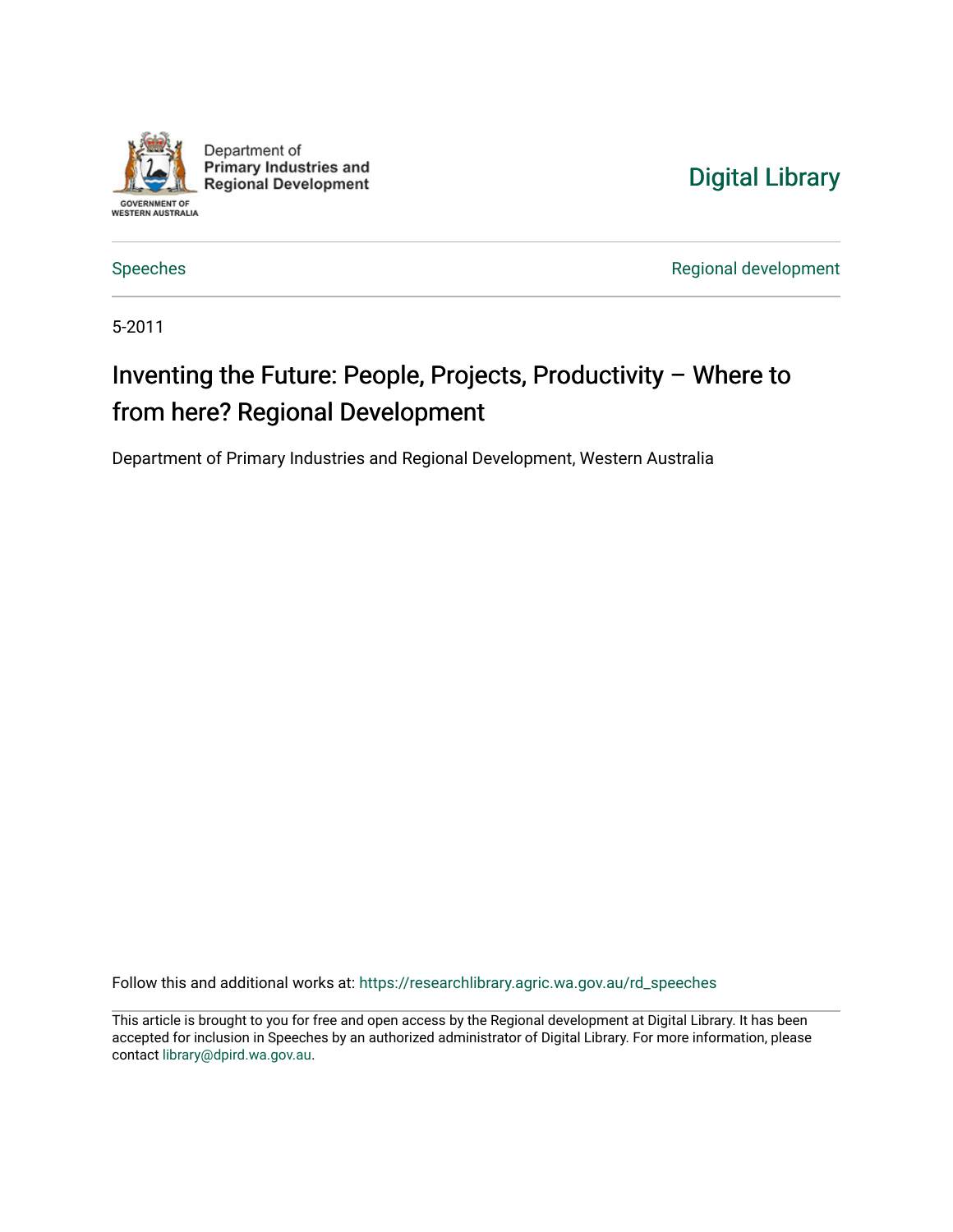Andrew Murray<sup>1</sup> Chair Western Australian Regional Development Trust Tuesday 30 August 2011 15 minute address and a panel session; 10h30-14h00 Parmelia Hilton Perth

## **An address for the Committee for Economic Development of Australia's** *Inventing the Future Series***, seeking to discuss long term policy issues within Western Australia**

## **Inventing the Future: People, Projects, Productivity – Where to from here? Regional Development**

Distinguished guests, my thanks to the Chamber of Minerals and Energy and CEDA for asking me to address today's question: *'Where to from here?'*

*'Where to from here?'* is a bigger political and policy question than we sometimes acknowledge. It is a social as well as an economic question.

Of all the political parties, the Greens challenge the direction and nature of growth and development the most*. 2* As William Bowe puts it:

*[Australian] Greens members owe their seats to the approval of a broader ideological and policy program at odds with many of the consensus viewpoints of the major parties.<sup>3</sup>*

One party that is partly on a different direction, but mostly on a better means of getting there, is the WA Nationals. They have given regional development much more momentum.

The *Royalties for Regions Act 2009* (Act) delivers a dedicated secure ongoing income stream for regional development, by taking 25 percent of state royalty income every year for expenditure by the Royalties for Regions Fund.

This funding mechanism means far greater regional expenditure is possible than ever before; and because this policy is bipartisan, legislated, and its funding is guaranteed, it allows for sustained long-term regional policies and programs to be devised.

Very few people have grasped what this really means.

l

Western Australia's royalty income is estimated at \$4.8 billion for  $2011-12$ ;  $425$  percent of that is \$1.2 billion.

<sup>&</sup>lt;sup>1</sup> Andrew Murray BA Hons (Rhodes) MA (OXF) is the Chair of the Western Australian Regional Development

Trust. He is a Rhodes Scholar and former businessman who was a Senator for Western Australia 1996 to 2008. 2 Andrew Murray *Getting to grips with minorities;* The Institute of Public Administration Australia's Annual National Conference Thursday 25 to Friday 26 August 2011 Hotel Grand Chancellor Hobart Tasmania, with the theme *Learning to Power Share*.

<sup>3</sup> William Bowe: *Green Members in Green Chambers: The role of the Australian Greens in government formation. Australasian Parliamentary Review*, Autumn 2010, Vol 25(1), 137-49.; referencing Kate Crowley *Strained Parliamentary Relations: Green-supported minority government in Tasmania, Australasian Parliamentary Review*, 2003, Vol 17 No. 2, 55-71.

<sup>&</sup>lt;sup>4</sup> \$4,794 billion Government of Western Australia 2011-12 Budget Paper No 3 Economic and Fiscal Outlook Table 1 page 73.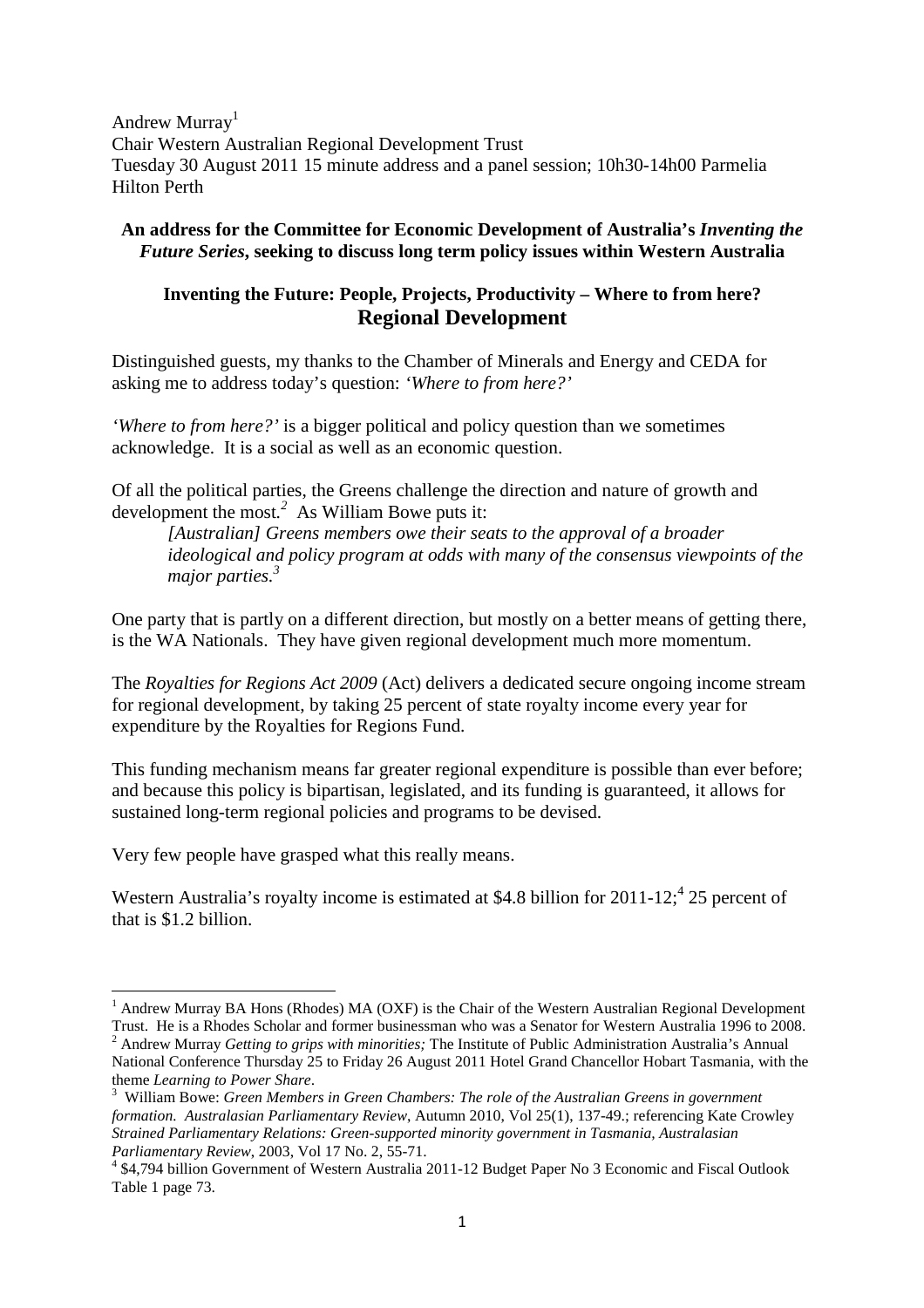Anticipating forward royalty income conservatively, \$1 billion Royalties for Regions income per year for ten years is \$10 billion.

Royalties for Regions has a significant leverage opportunity, by partnering with federal and state agencies, and the private sector, to work collaboratively with regional and remote country communities for them to grow and develop.

\$10 billion over ten years spent regionally under Royalties for Regions will create a multiplier effect by bringing forward regional expenditure by other state agencies that either would not have occurred or would have occurred later; similarly from the Commonwealth; and from the corporate and the not-for-profit sector, which includes those entities forecast to benefit by billions from native title agreements.

At present we can only guess at the multiplier effect, but it looks reasonable to assume it is at least two times, and if it was five times it would mean \$50 billion more invested in country Western Australia over ten years, than would otherwise have been spent.

Not only have most commentators not grasped either the longevity or the quantum Royalties for Regions represents, but they have not grasped its message.

Some conceive Royalties for Regions as a form of horizontal fiscal equalisation whereby Western Australia's government provides finance to reduce inequalities in Western Australia's regions arising from their distance from Perth and their differences in geography, demography, natural endowments and economies.<sup>5</sup>

Royalties for Regions is much more than just a regional catch-up-on-the-backlog policy. It is much more than just a catch-up-to-Perth-services program.

As it is developing, Royalties for Regions and regional development is emerging as a transformational state-building philosophy, an aspiration to develop this vast state to realise its potential, increase and grow its aggregate wealth, and to enhance the well-being of its people.

This intent can almost certainly be made a reality because of the 'bourgeoisification' of China and India, and the great and growing appetite for our mineral resources, food, and other goods and services.

I can only agree with Dr Martin Parkinson, who recently said: "*I am continually surprised that Australian investors have not yet realised the potential benefits of this new middle class for our agricultural industries*."<sup>6</sup>

Judging by their recent interest in acquiring Western Australian farms, Chinese investors do realise the potential benefits.

l

<sup>&</sup>lt;sup>5</sup> In this context, for a discussion on horizontal fiscal equalisation and local government funding and spending, see the Senate report of June 2011: *Reform of the Australian Federation.*

<sup>&</sup>lt;sup>6</sup> Dr Martin Parkinson, Secretary to the Treasury, 30 June 2011: Gala Address to the Melbourne Institute Economic and Social Outlook Conference SUSTAINING GROWTH IN LIVING STANDARDS IN THE ASIAN CENTURY page 9.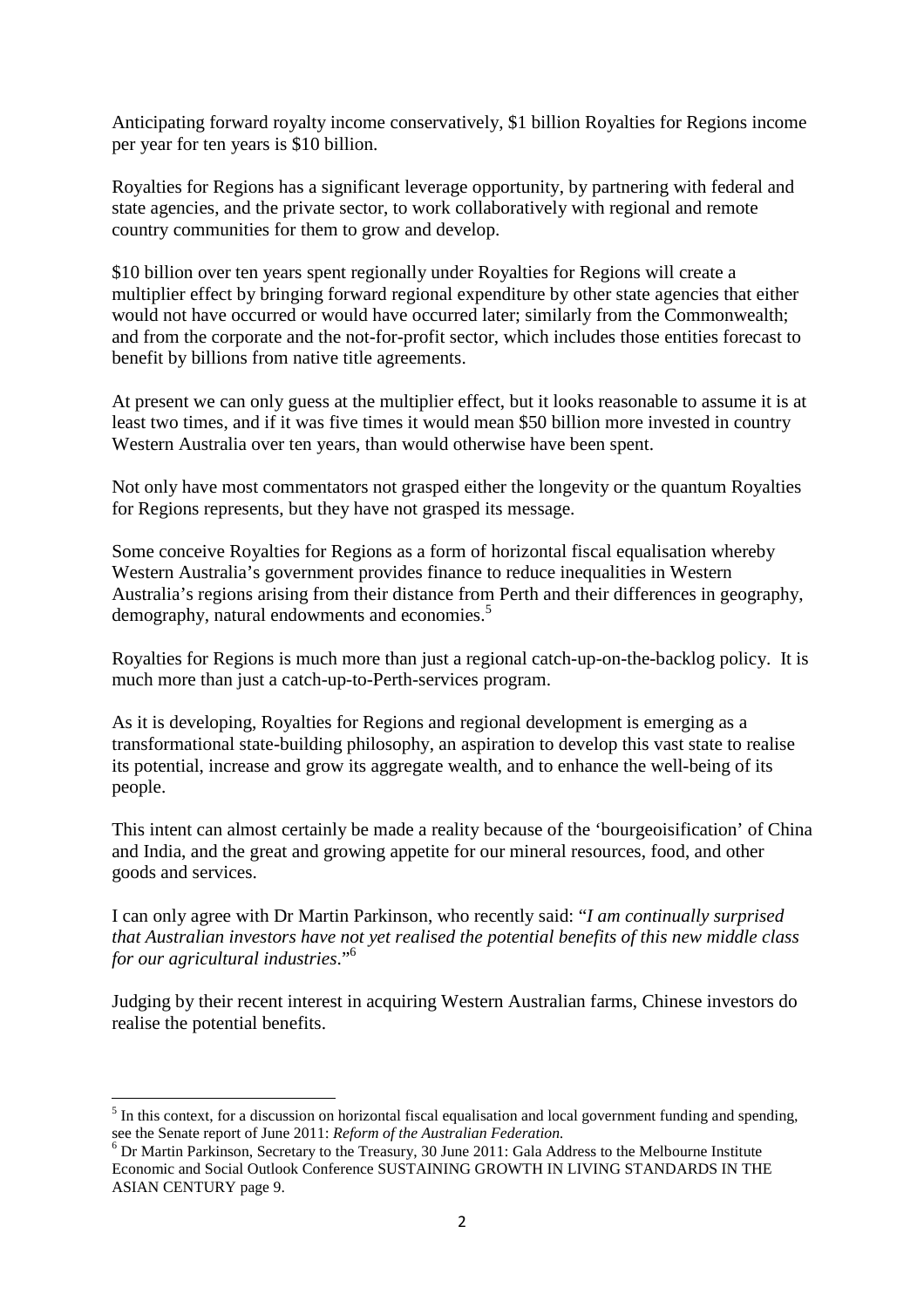All eyes are on mining at present, but greater food exports represent a huge opportunity. Western Australia would benefit if new sustainable farmlands could be opened up.

Whatever that opportunity, there are challenges to its realisation.

Green tape is a big hurdle to be got over; native title takes a long time to resolve, but it is water that is often the biggest challenge to regional development. A lack of adequate water data can and does affect significant development proposals.

I have the advantage over many of having travelled WA's regions looking at regional development for over two decades. In my present role as Chair of the Western Australian Regional Development Trust, in traversing the nine regions and talking to community leaders I have found that Royalties for Regions is popular valued and appreciated.

It has already significantly lifted the amenity and facilities of many regional villages' towns and cities, and I would describe its effect on the Pilbara cities as transformational.

Royalties for Regions is not Canute-like trying to turn back the  $FIFO<sup>7</sup>$  hordes, but it is increasing the likelihood of sustainable growing and permanent populations that will not just live for a while in those northern towns and cities, but die there.

Despite the efforts so far, there is no indication of a general acceptance in media, political, bureaucratic, academic, business and community circles that regional development (both in Western Australia and nationally) is a long-term policy and not a passing political fashion, and that there not only can be but will be significant and sustainable investment creating growth in Western Australian country towns and cities, and in WA's rural areas.

If you think it hard trying to get metrocentrics in Perth switched on to regional development in Western Australia, it is nothing compared to getting the East on-side. Bernard Salt says a Great Divide still separates heartland eastern Australia from frontier Australia.<sup>8</sup>

While pessimists fear busts will crash northern hopes, sceptics think diversified sustainable northern economies impossible, and cynics call southern regional spending pork-barrelling. investors and optimists are giving regional development its own momentum.

There are also pressures to respond to. Demographers are expecting our population to double. That means the regional populations will also double.

We all know China, India and the developing world offer growing opportunities for Western Australia, which will create more jobs skills and wealth. The burgeoning global middle class of the developing world signals likely demand for WA's food and fish, resources, and tourism, and hopefully other goods and services.<sup>9</sup>

That demand will need leadership investment and innovation to satisfy it.

 $\overline{a}$ 

<sup>7</sup> Fly-in-fly-out.

<sup>8</sup> Bernard Salt - *The Australian* 28 May 2011.

<sup>&</sup>lt;sup>9</sup> Commonwealth Budget Paper No 1 2011-12 Budget Strategy and Outlook: Statement 4 Opportunities and Challenges of an Economy in Transition.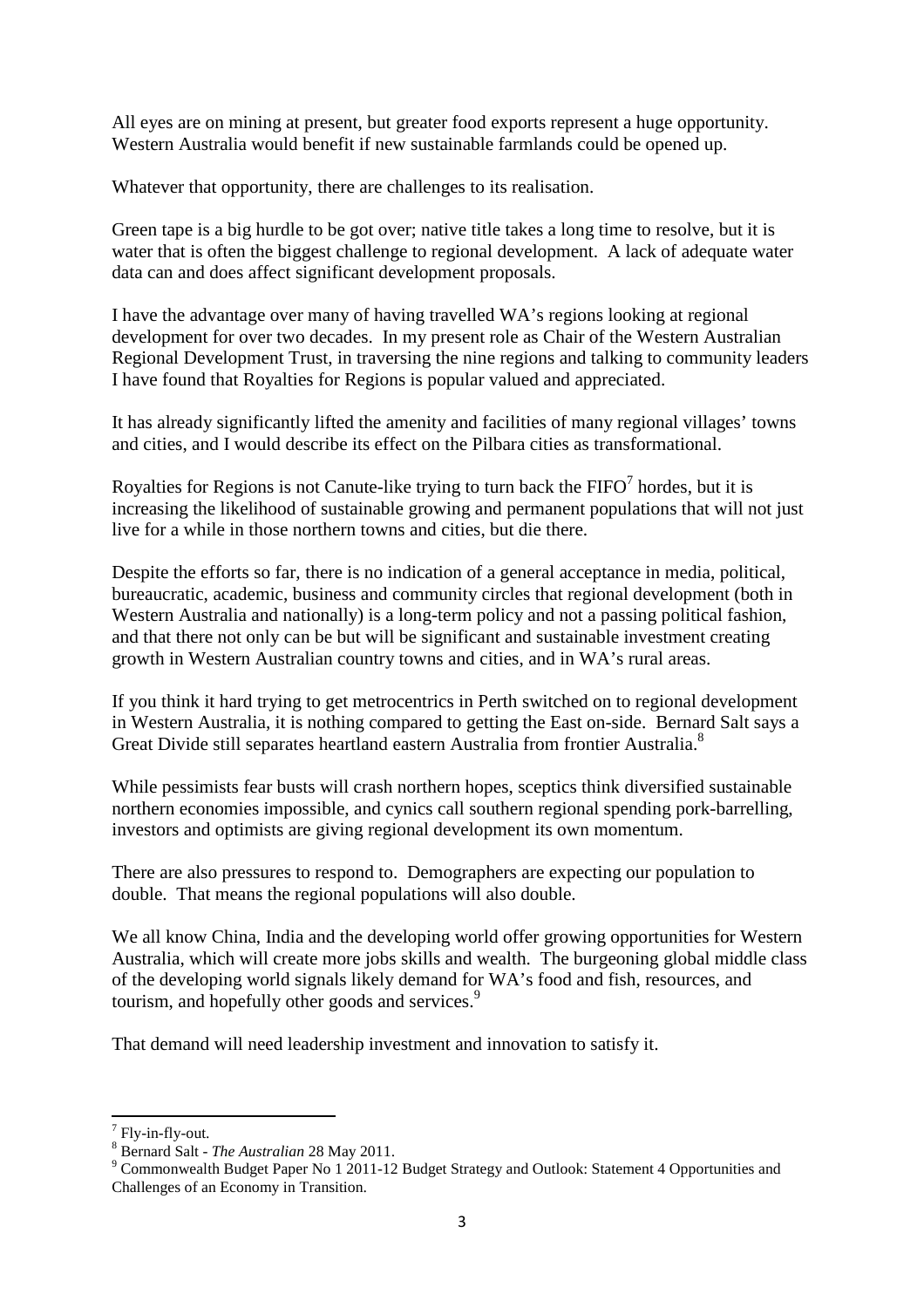There are attitudinal impediments to overcome. Unreasonable pessimism is one. There are those who so fear the effects of poor political and policy performance, terms of trade changes, slower Chinese growth, a too high Australian dollar, falling productivity, and ongoing global financial social and economic pressures, that they think Australia's prospects gloomy over the longer term.

Opposition exists to particular developments, and in some sectors to any development.

Then there are those who not only think a resources bust is coming but that any downturn will be permanent; this despite the sustained long term growth we have experienced and the demand that is forecast to continue.

Many do not distinguish between price and volume. High resource prices result from demand exceeding supply. As supply lifts prices will indeed fall, but the huge investment in added resource capacity in Western Australia confirms that investors are certain high volume demand will continue.

Back to the money.

 $\overline{a}$ 

Such large sums as will be spent regionally in Western Australia need to be strategically spent to get maximum effect and to deliver value for money. As the Commonwealth Auditor General has stressed, this has not been easy to achieve elsewhere.<sup>10</sup>

Regional development in Australia has never been entrenched as core government business like health or education, so experience is still being gained.

Past expenditure in regional Australia has been erratic. It has been reactive and projectbased, and not designed to achieve state-wide productivity gains, growing settlements, or defined wealth and job creation outcomes.

Both nationally and in Western Australia we do not yet have sufficient evidence or experience in regional development to draw firm conclusions as to what particular combination of expenditure policy and programmes will produce the best outcomes in regional development.

The regional development policy framework can be improved, sourced from Western Australian, Australian and international evidence experience and outcomes.

Its state-building potential and its multiplier capacity are not yet well understood, nor the potential to develop and satisfy regional human capacity and needs.

<sup>&</sup>lt;sup>10</sup> The Commonwealth Auditor-General says that soft areas in agency management include

insufficient mechanisms to ensure value for money;

insufficient active management of programs by senior executives;

inadequate performance reporting as programs proceed; and

<sup>•</sup> performance reporting focussed on program efficiency and effectiveness can be thin or non-existent. *Public Sector Accountability* Ian McPhee Auditor General for Australia CPA Australia International

Public Sector Convention Melbourne 11 March 2011, pages 4-5.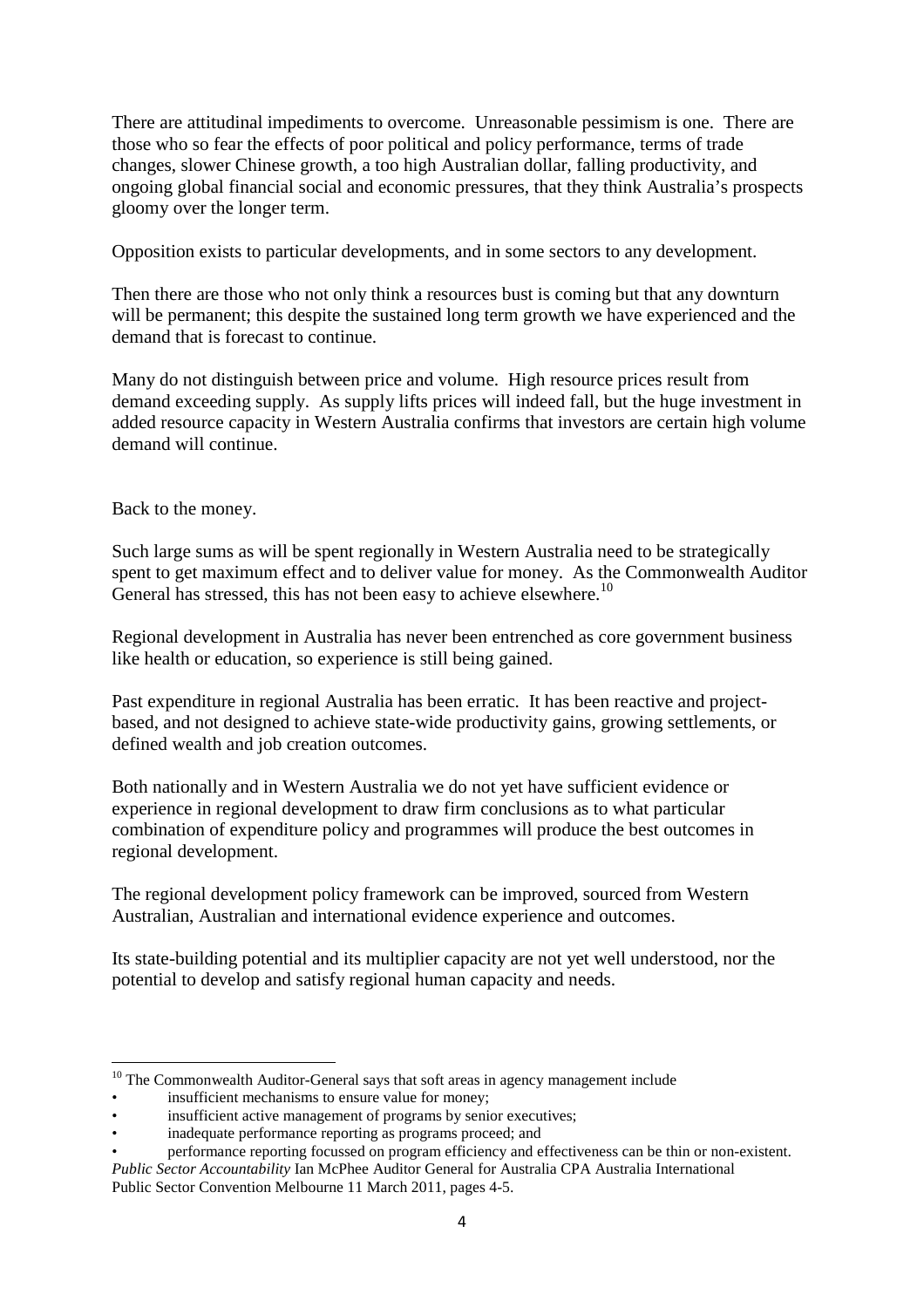Broadly speaking, you can summarise regional development as building physical capacity, and building human capacity. You can build infrastructure in a few years, but taking a preschooler to a proficient 'tradie' takes two decades.

Leadership development; skills development and retention; entrepreneurial and innovation development; addressing unemployment and under-employment and excess capacity; and addressing the needs of new regional populations resulting from regional development are all areas of importance to regional and rural human capacity building.

It is not surprising that Royalties for Regions expenditure to date has been stronger on building physical capacity than on building human capacity. Given the pressures for infrastructure 'catch-up', this has been the right priority.

International evidence indicates that to be effective, regional development is a long-term endeavour. OECD $<sup>11</sup>$  evidence is that effective regional policies should provide infrastructure</sup> as part of an integrated regional approach; invest in human capital; emphasise innovation, research and development; and, focus on integrated regional policies.<sup>12</sup>

Money is not the only thing needed to accelerate regional development.

The principle of subsidiarity is much more espoused than practised. As the Barnett- $\overline{\text{c}^2}$  commissioned Economic Audit<sup>13</sup> indicated, regional development will advance best if not just regional service delivery is improved but if regional decision-making and planning takes over from Perth decision-making and planning wherever sensible.

That same Economic Audit rightly lauded attention to productivity and efficiency and to breaking down the silos that so obstruct government agency coordination.

l

<sup>&</sup>lt;sup>11</sup> 34 leading counties constitute the Organisation for Economic Co-Operation and Development.

<sup>&</sup>lt;sup>12</sup> In an Organisation for Economic Co-Operation and Development March 2009 Policy Brief *How Regions Grow* p6, the OECD outlined some broad principles for successful regional development policies. These are as follows (italics added to emphasise the importance of developing human capacity):

<sup>•</sup> **Provide infrastructure as part of an integrated regional approach**. The analysis suggests that *infrastructure alone has no impact on regional growth unless regions are endowed with adequate levels of human capital and innovation*. In other words, *infrastructure is a necessary, but insufficient, condition for growth*. The analysis also reveals that it takes about three years for infrastructure to positively influence growth.

<sup>•</sup> **Invest in human capital.** *Regions with well-educated populations will grow.* Investments in tertiary education take about three years to have a positive impact on regional growth.

<sup>•</sup> **Emphasise innovation and research and development.** Investments in R&D have a positive effect on patent activity in all categories, as do R&D expenditures by businesses, the public sector, higher-education institutions and the private non-profit sector. However, innovation is a longer-term process and appears to have a positive influence on regional growth only after five years. The analysis suggests that *as capital and talent agglomerate, they tend to positively influence growth in neighbouring regions.* However, innovation remains a highly localised element.

<sup>•</sup> **Focus on integrated regional policies.** Agglomeration economies are partly responsible for regional growth. *Sources of growth from within regions, such as human capital and innovation, are more important than a region's physical distance from markets*. Although a region with good accessibility to markets has an added advantage, *its growth depends on the presence of human capital, innovation, infrastructure and economies of agglomeration*. Regions perform well when local actors in a regional innovation system can communicate easily with each other. Indeed, one region's performance strongly influences neighbouring regions, suggesting that inter-regional trade and inter-regional linkages play an important role in regional growth.

<sup>&</sup>lt;sup>13</sup> Putting the Public First Partnering with the Community and Business to Deliver Outcomes; Final Report of the Economic Audit Committee Perth October 2009.